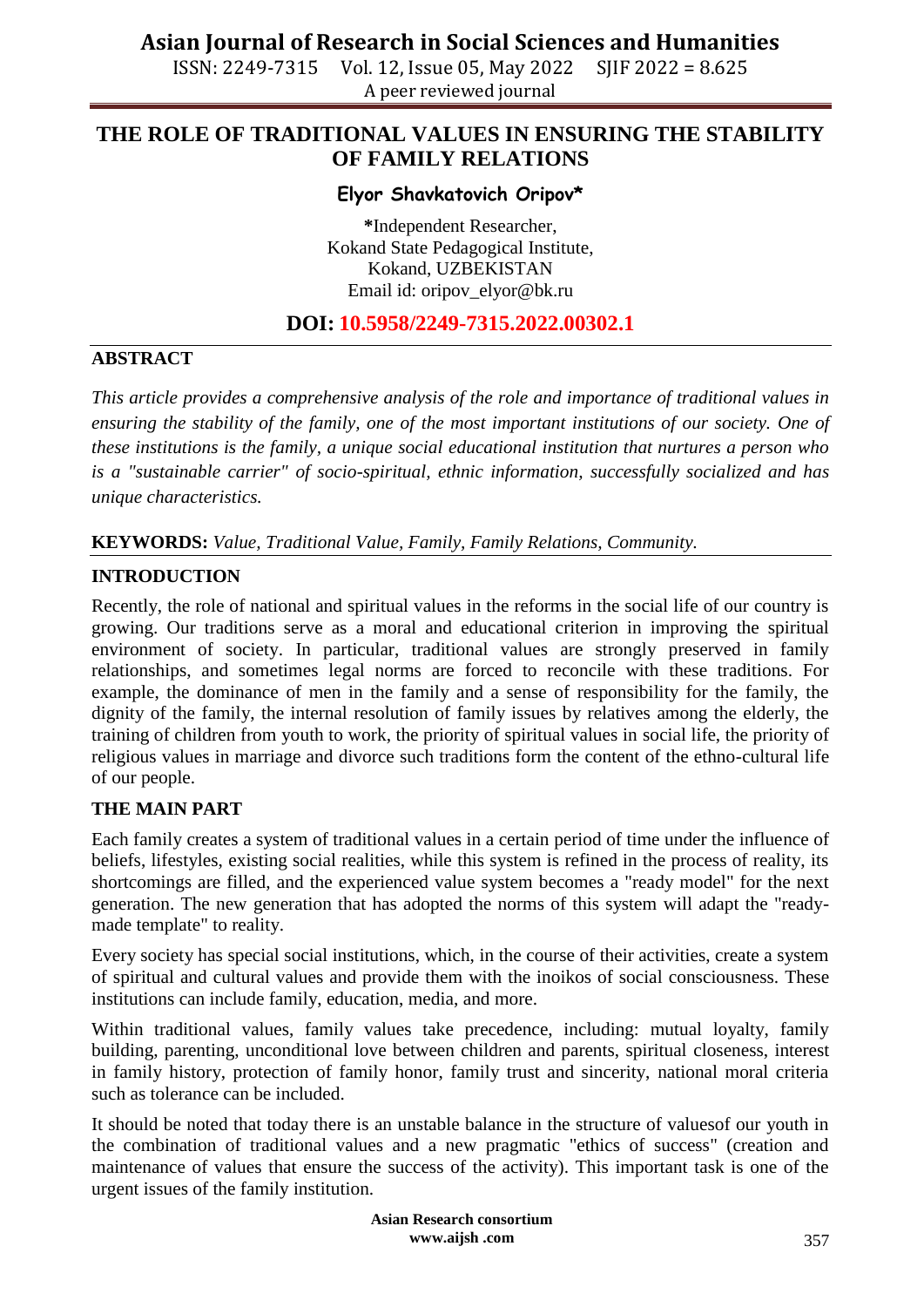# **Asian Journal of Research in Social Sciences and Humanities**

ISSN: 2249-7315 Vol. 12, Issue 05, May 2022 SJIF 2022 = 8.625 A peer reviewed journal

One of these institutions is the family, a unique social educational institution that nurtures a person who is a "sustainable carrier" of socio-spiritual, ethnic information, successfully socialized and has unique characteristics.

President Sh.Mirziyoyev highlighted the institution of the family, which is the cradle of our national spirituality and the preservation of traditional family values. Indeed, in today's globalization, we must not forget the place of the original and traditional values that form the basis of any state and society as a guarantee of spiritual stability. At the meeting, President Sh.Mirziyoyev said: "... the younger generation will be brought up in a family, learn to be responsible and not to be indifferent. In order to exchange experience in this important area, he proposed to hold an international conference in Uzbekistan next year on "The role of selfgovernment in strengthening the family and educating the younger generation" [1].

The initiative of our President to develop traditional values in the family is extremely important. Because, "... the family, as a social complex that meets the fundamental needs of people, performs important social functions and has become and continues to be a generator and integrator of sociocultural relations in the history of all mankind. In this process, it is observed that family values in society serve to maintain the style of relationship by performing regulatory and accumulative functions. In developing families, traditional norms of behavior are "out of the way." Therefore, it is necessary to increase the influence of society on the preservation of national values and traditions. Then, destructive models can be replaced by constructive models "[2].

While the principle of inheritance ensures the transmission of traditional values from generation to generation in the form of a relay, the law of transition from quantitative to qualitative changes clarifies the process of relations from the upbringing of children to the realization of responsibility for family honor and dignity. objectively understood and understood to be passed on to the next generation. If we talk about the role of the law of negation in this process, it is understood that the formation of a new system of values based on the characteristics and requirements of social reality, while preserving the essence of the traditional system of values in the form of "ready template". The purpose of analyzing this reality from the point of view of the laws of dialectics is to show the fact that traditional values can be a "source of nourishment" for the development of values in modern society, while maintaining the "feature of great stability" [3].

A member of a traditional society cannot imagine himself apart from his family and neighborhood. He feels part of the team throughout his life. Living with a team is better for him than any wealth and prestige. He shows what he does to his family, close relatives, asks them for their opinion. So the customs and norms in society are a sacred duty of a voluntary character for the man of traditional society. While these signs may seem like a complication of "antiquity" to the Westerner, they are in fact the basis for the "collective" paradigm that modern society seeks. "According to the communist paradigm we are advancing, a good society is one in which both noble social qualities and individual rights flourish. I emphasize that a good society strongly supports the balance between social order and the autonomy of the individual, but one should not give priority to this value. "[4] It is clear from these ideas that even Western society today has realized that seeing personal interests in line with social interests is a primary factor in ensuring stability in society. However, it should be noted that the idea of collectiveness put forward by Western scholars requires the abandonment of egocentric tendencies in order to achieve the harmony of the interests of society and the individual. In contrast, the idea of collectivism in traditional Eastern societies manifests itself as voluntary obedience to social order in reality, while retaining the characteristics of individualism.

### **CONCLUSION**

But today the institution of the family faces a number of problems as a result of socio-spiritual,